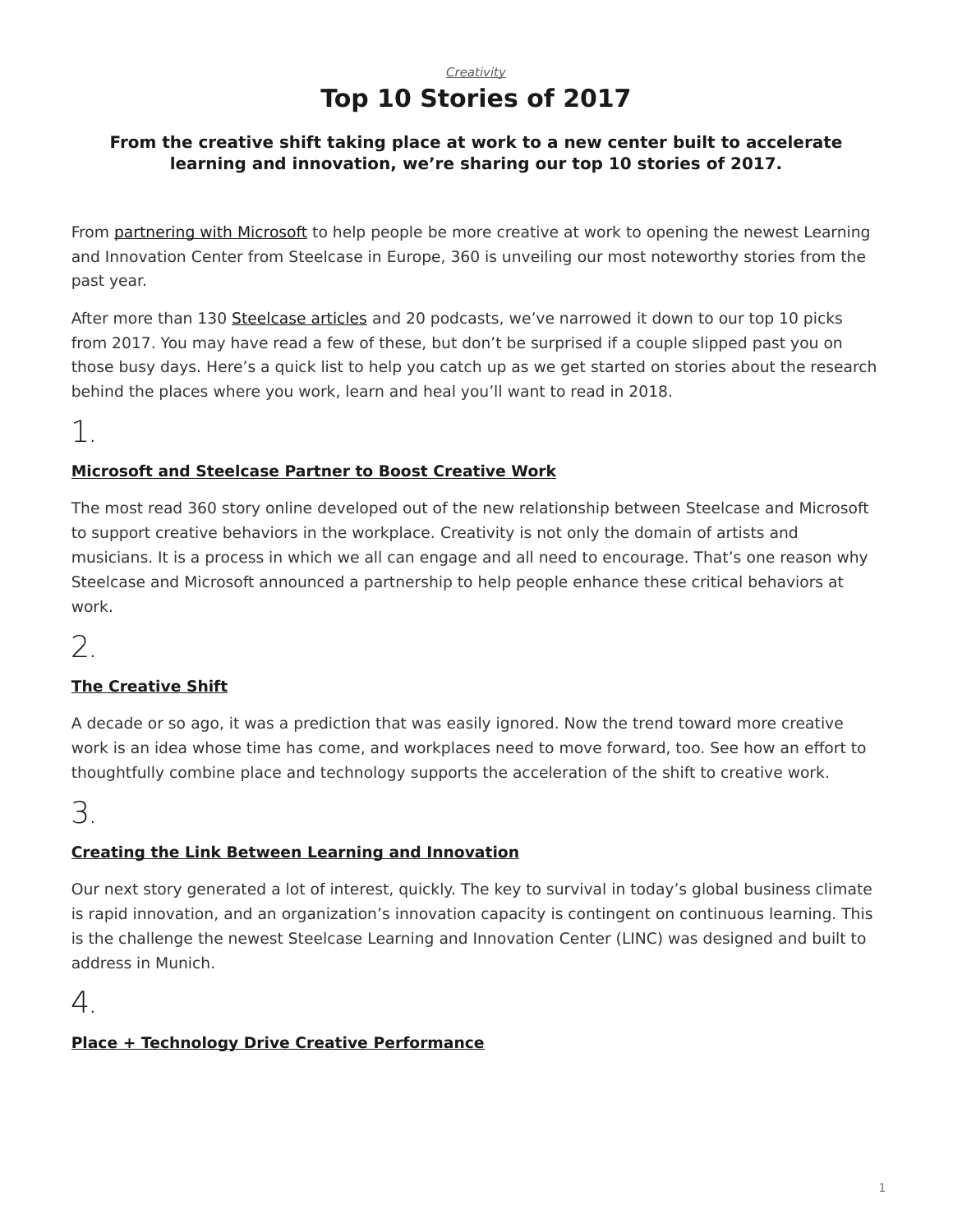Joint research by Steelcase and Microsoft reveals while people feel more pressure to produce creative work, the conditions for creativity are suboptimal in most workplaces. Learn more about the creative process and how space and technology can support all of the work modes associated with creativity.

# 5.

### **[Award-Winning Teacher Motivates with Active Learning](https://www.steelcase.com/research/articles/topics/video/award-winning-teacher-motivates-students-with-active-learning/)**

"I truly feel that the Steelcase Active Learning Classroom is going to start an entire movement of new makers and creators in our community," said Boyce Middle School STEAM (science, technology, engineering, arts and math) teacher, Matt Henderson. Hear how the school's active learning classroom compares to its previous space.

# 6.

#### **[Classroom Redesign Improves Reading](https://www.steelcase.com/research/articles/topics/active-learning/reading-targets-double-classroom-redesign/)**

More than 3,400 students have passed through Julie Marshall's middle school classrooms in her more than 30 years of teaching. She thought she had seen it all. "I have worked hard to engage students for more than three decades. It wasn't until this year, that I saw the change I've been hoping for," said Marshall. The big difference is the classroom itself.

# 7.

#### **[Jim Keane on the Future of Work with Microsoft](https://www.steelcase.com/research/articles/jim-keane-future-work-microsoft/)**

When Satya Nadella, Microsoft CEO, and Jim Keane, Steelcase CEO, got together, they recognized the customers they served were facing similar hurdles around innovation and creativity. So, together they asked their teams to think about how their companies could work together to be more helpful to those facing this challenge.

# 8.

#### **[State of Work: Blur the Edges](https://www.steelcase.com/research/articles/topics/workplace/state-work-blur-edges/)**

Explore the four key drivers and disruptors fueling change within organizations. Discover why no one space can support the changing ways in which people need to work today and why it's time to blur the edges of what we've traditionally considered the workplace.

# 9.

#### **[Bring Actionable Data to the Workplace](https://www.steelcase.com/research/articles/topics/workplace/big-data-better-places/)**

With so much data available, why is it still difficult to understand how an organization's biggest assets, people and spaces, perform? It's with a rich understanding of people and where they work that Steelcase has begun exploring how big data can help organizations measure and improve their spaces.

# 10.